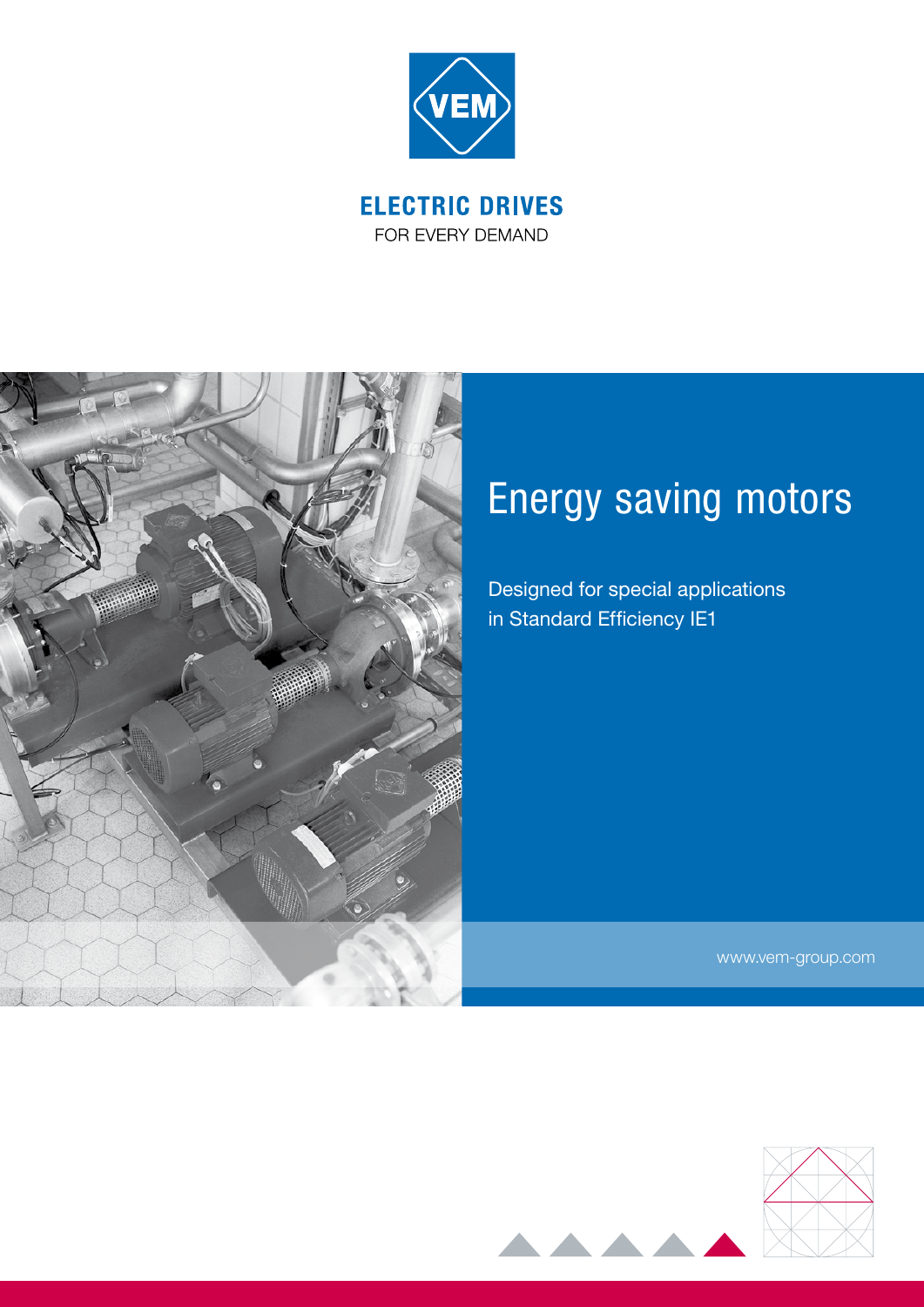

## Energy saving motors for special applications Standard Efficiency IE1

Drives for industry, craft trades and agriculture

### Versatile, reliable and efficient

Today electric drives are used in different designs in all branches of industry. In most processes the properties of the drive determine the efficiency of production. Low voltage three-phase asynchronous motors from VEM are perfectly adapted to the requirements of users, because they

- › are suitable for all fields of application
- › guarantee maximum operational reliability and long service life
- › offer energy-efficient performance
- › are available in type of protection IP 66
- › offer protection against thermal overload by our standard design in thermal class F with thermal reserve
- › are available in thermal class H as special design
- › have proven their quality over decades of practical use world wide.

### High performance recognised worldwide

VEM three-phase motors with squirrel-cage rotor are available in two versions, whose dimensions and frame sizes are based on IEC 72.

The series (IE1-)K21R/K22R are designed as classic IEC/DIN series, i.e. with mounting dimensions and performances in line with DIN EN 50347. The series (IE1-)K20R is conceived with more progressive performance assignments and offers outputs up to two steps higher from the same frame size.

In addition, variants derived from these two series for other size/output pairings can be supplied as special versions. The terminal box can be mounted either at the left, on the top or at the right, as required.

The motors comply with all relevant national and international standards and regulations in line with IEC/EN 60034-1.

### Regulation (EC) no. 640/2009 + regulation (EC) 4/2014

The regulation (EC) no. 640/2009 of the European Commission has come into effect since June 2011. This regulation defines the eco-design requirements for 2-, 4- and 6-pole low-voltage three-phase asynchronous motors in the output range from 0.75 kW up to 375 kW. With the regulation (EC) 4/2014 from 6<sup>th</sup> January 2014 the exceptions were limited further.

The individual steps of the eco-design requirements will be effective according to the following schedule:

- after 16<sup>th</sup> June 2011 motors must reach at least IE2 defined in annex I no. 1 of the regulation.
- after 1<sup>st</sup> January 2015 motors with rated output of 7.5 to 375 kW must reach at least IE3 defined in annex I no. 1 of the regulation or IE2 according to annex I no. 1 if they are equipped with a device for speed control.
- after 1<sup>st</sup> January 2017 all motors with rated output of 0.75 to 375 kW must reach at least IE3 defined in annex I no. 1 of the regulation or IE2 according to annex I no. 1 if they are equipped with a device for speed control.

The regulation allows the user to select either a motor in IE3 (for fixed or variable speed) or a motor in IE2 in connection with a speed control.

### Which motors are exempt from regulation (EC) 640/2009 + regulation (EC) 4/2014?

- (a) motors specified to operate wholly immersed in a liquid:
- (b) motors completely integrated into a product (for example gear, pump, fan or compressor) of which the energy performance cannot be tested independently from the product;

(c) motors specified to operate exclusively:

- › at altitudes exceeding 4 000 metres above sealevel;
- › where ambient air temperatures exceed 60 °C;
- › in maximum operating temperature above 400 °C;
- › where ambient air temperatures are less than 30 °C for any motor or less than 0 °C for a motor with water cooling;
- › where the water coolant temperature at the inlet to a product is less than 0 °C or exceeding 32 °C; or
- › in potentially explosive atmospheres as defined in Directive 94/9/EC of the European Parliament and of the Council (\*);
- (d) brake motors.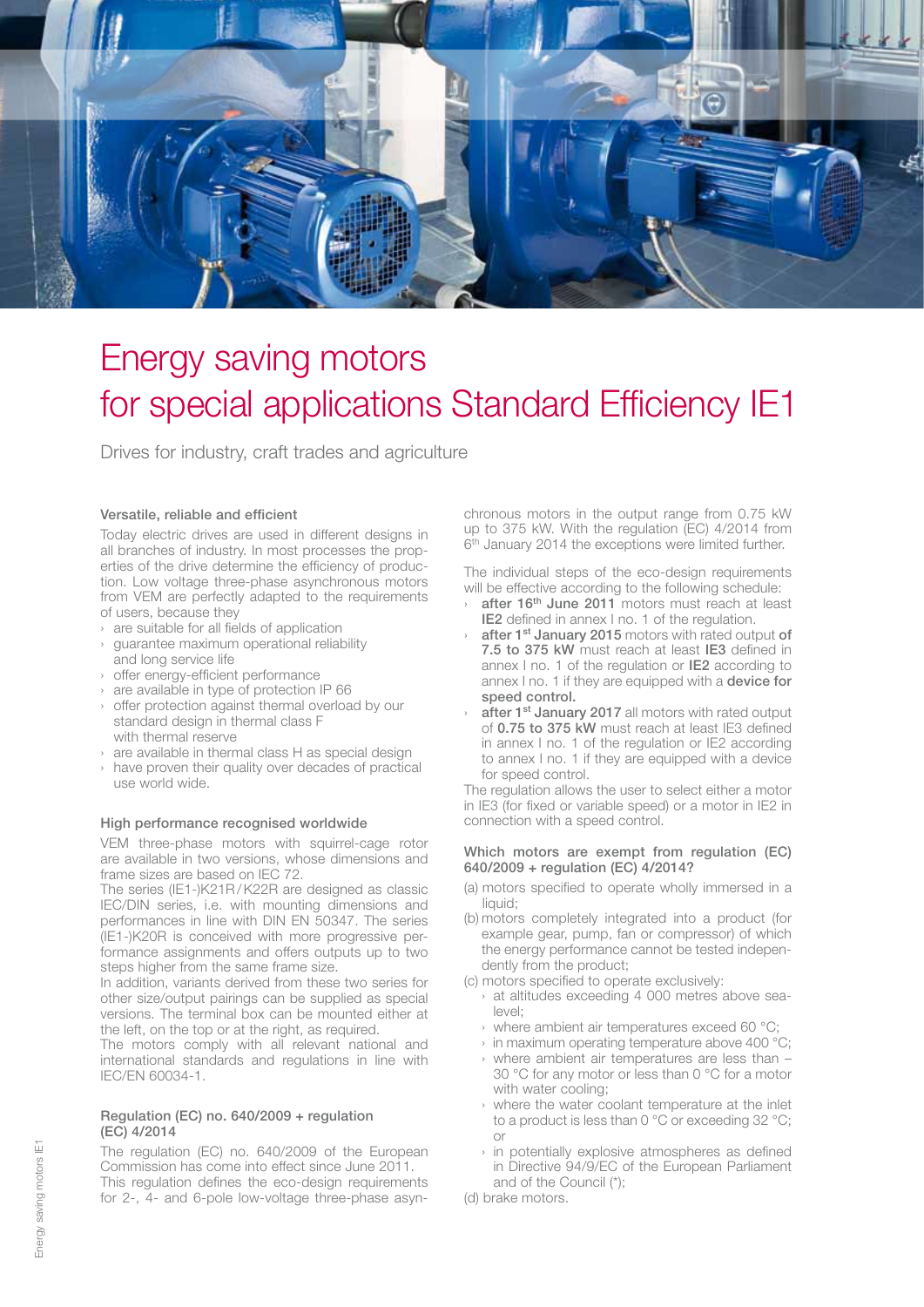

Energy-saving motors of the class Standard Efficiency IE1 are designed for universal use in all branches.

Power range 0.06 – 500 kW

Series (IE1-)K21R, mounting dimensions and output correlation Sizes **56 to 36 to 50347 (IE1-)K20R, K22R, Transnorm design** Efficiency class IE1 acc. to IEC/EN 60034-30-1 Types of protection IP 55 acc. to IEC/EN 60034-5, higher types of protection as option Type of construction IM B3, IM B5 and derived types of construction acc. to IEC/EN 60034-7 Designed for 2- to 12-poles, 50 Hz and 60 Hz, voltage range A and B Application ranges Special operation conditions and variants, not complying with regulation (EC) 640 dated 22nd July 2009 and regulation (EC) 4/2014 dated 6th January 2014

Type of cooling IC 411 acc. to IEC/EN 60034-6

|          |                          | Rated output P [kW] |                          |           |                          |                          |        | Rated output P [kW] |        |                          |        |                          |        |
|----------|--------------------------|---------------------|--------------------------|-----------|--------------------------|--------------------------|--------|---------------------|--------|--------------------------|--------|--------------------------|--------|
| Pole no. | $\mathbf{2}$             | $\overline{4}$      | 6                        | 8         | $10^{\circ}$             | 12                       |        | 2                   | 4      | 6                        | 8      | 10                       | 12     |
| rpm      | 3000                     | 1500                | 1000                     | 750       | 600                      | 500                      |        | 3000                | 1500   | 1000                     | 750    | 600                      | 500    |
| Size     |                          |                     |                          |           |                          |                          | Size   |                     |        |                          |        |                          |        |
| 56 K U   | 0.09                     | 0.06                |                          |           |                          |                          | 180 M  | 22                  | 19     | $\overline{\phantom{a}}$ |        | $\overline{\phantom{a}}$ |        |
| 56 G     | 0.12                     | 0.09                |                          |           |                          |                          | 180L   | $\sim$              | 22     | 15                       | 11.0   | 6.0                      | 5.5    |
| 63 K     | 0.18                     | 0.12                | 0.09                     | $\bar{ }$ |                          |                          | 200 L  | 30                  | 30     | 19                       | 15.0   | 9.0                      | 6.0    |
| 63 G     | 0.25                     | 0.18                | 0.12                     | $\bar{ }$ |                          |                          | 200 LX | 37                  | $\sim$ | 22                       | $\sim$ | 13.0                     | 9.0    |
| 71 K     | 0.37                     | 0.25                | 0.18                     | 0.09      | $\overline{a}$           |                          | 225 S  | $\sim$              | 37     | $\sim$                   | 18.5   | $\sim$                   | $\sim$ |
| 71 G     | 0.55                     | 0.37                | 0.25                     | 0.12      |                          |                          | 225 M  | 45                  | 45     | 30                       | 22     | 17.0                     | 13.0   |
| 80 K     | 0.75                     | 0.55                | 0.37                     | 0.18      | 0.09                     | 0.09                     | 250 M  | 55                  | 55     | 37                       | 30     | 22.0                     | 17.0   |
| 80 G     | 1.1                      | 0.8                 | 0.6                      | 0.25      | 0.12                     | 0.12                     | 280 S  | 75                  | 75     | 45                       | 37     | 27.0                     | 20.0   |
| 90 S     | 1.5                      | 1.1                 | 0.8                      | 0.37      | 0.18                     | 0.18                     | 280 M  | 90                  | 90     | 55                       | 45     | 34.0                     | 24.0   |
| 90 L     | 2.2                      | 1.5                 | 1.1                      | 0.55      | 0.25                     | 0.25                     | 315 S  | 110                 | 110    | 75                       | 55     | 45.0                     | 37.0   |
| 100L     | 3.0                      | 2.2                 | 1.5                      | 0.75      | 0.37                     | 0.37                     | 315 M  | 132                 | 132    | 90                       | 75     | 55.0                     | 45.0   |
| 100 LX   | $\sim$                   | 3.0                 | $\sim$                   | 1.1       | 0.55                     | $\overline{\phantom{a}}$ | 315 MX | 160                 | 160    | 110                      | 90     | 75.0                     | 55.0   |
| 112 M    | 4.0                      | 4.0                 | 2.2                      | 1.5       | 0.75                     | 0.75                     | 315 MY | 200                 | 200    | 132                      | 110    | $\sim$                   | $\sim$ |
| 112 MX   |                          |                     |                          |           | 1.10                     | $\qquad \qquad -$        | 315L   | 250                 | 250    | 160                      | 132    | 90                       | 75     |
| 132 S.T  | 5.5                      | 5.5                 | 3.0                      | 2.2       | $\overline{a}$           | $\bar{ }$                | 315 LX | 315                 | 315    | 200                      | 160    | 110                      | 90     |
| 132 SX.T | 7.5                      | $\sim$              | $\sim$                   |           | $\overline{\phantom{0}}$ |                          | 355 MY | 315                 | 315    | 200                      | 160    | 110                      | 90     |
| 132 S    | 5.5                      | 5.5                 | 3.0                      | 2.2       | 1.1                      | 0.75                     | 355 M  | 355                 | 355    | 250                      | 200    | 132                      | 110    |
| 132 SX   | 7.5                      |                     | $\sim$                   | $\sim$    | $\overline{\phantom{a}}$ | $\overline{\phantom{a}}$ | 355 MX | 400                 | 400    | 315                      | 250    | 160                      | 132    |
| 132 M    | $\overline{\phantom{a}}$ | 7.5                 | 4.0                      | 3.0       | 1.5                      | 1.1                      | 355 LY | 450                 | 450    | 355                      | 280    | 180                      | 145    |
| 132 MX   | $\overline{\phantom{a}}$ | $\sim$              | 5.5                      | $\sim$    | 2.2                      | 1.5                      | 355 L  | 500                 | 500    | $\overline{\phantom{a}}$ |        | 200                      | 160    |
| 160 M    | 11.0                     | 11.0                | 7.5                      | 4.0       | 3.0                      | 2.2                      |        |                     |        |                          |        |                          |        |
| 160 MX   | 15.0                     |                     | $\overline{\phantom{a}}$ | 5.5       |                          |                          |        |                     |        |                          |        |                          |        |
| 160 L    | 18.5                     | 15.0                | 11.0                     | 7.5       | 5.5                      | 3.0                      |        |                     |        |                          |        |                          |        |

Please refer to our catalogues for technical details. The catalogues are available in printed or in digital version on DVD. They are also available in the internet.